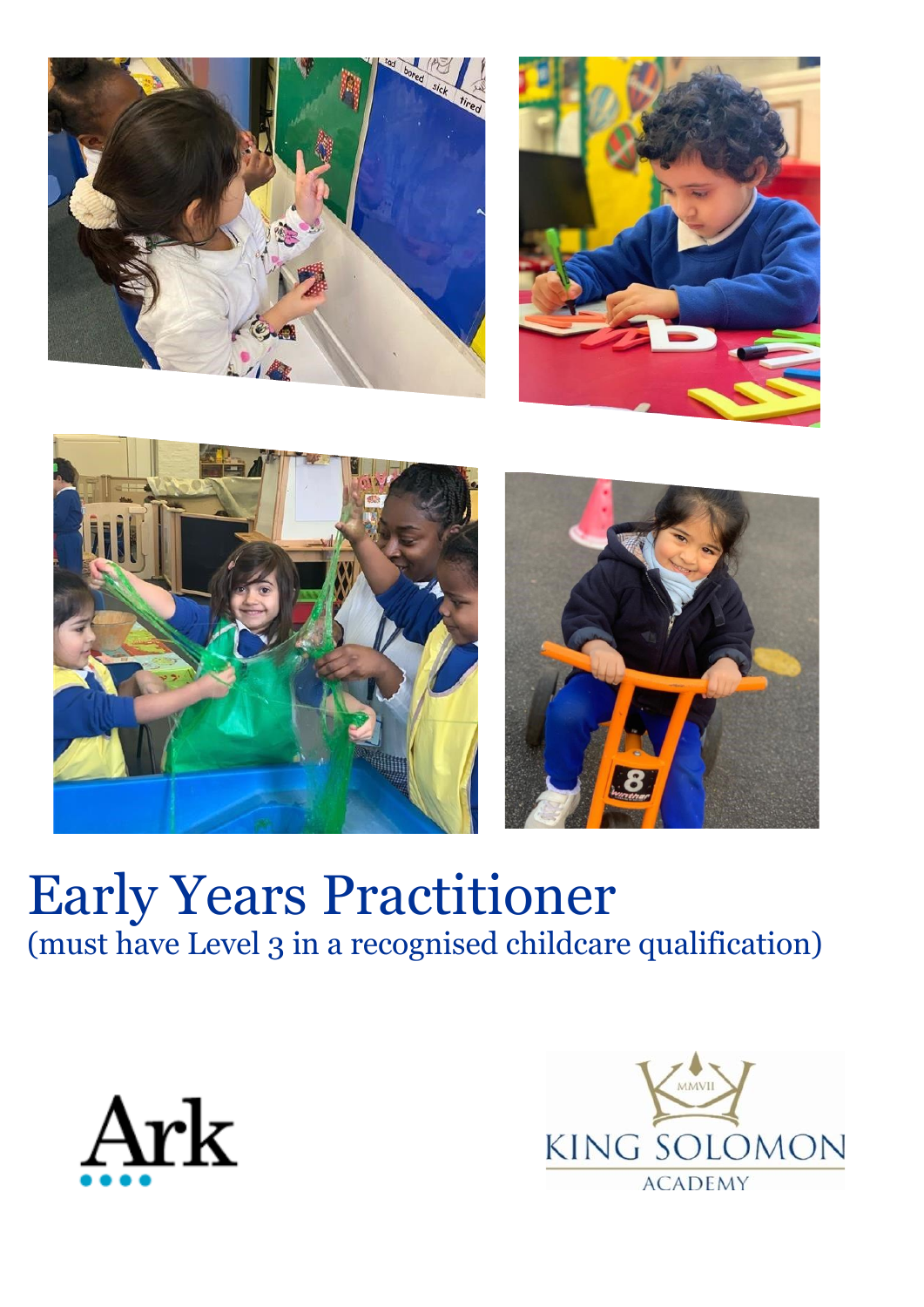Dear candidate,

Thank you for taking the time to find out more about King Solomon Academy and the possibility of joining us as an Early Years Practitioner.

KSA is rare in that it is a genuine all-through school – our pupils can go from 2 years to university in our school. We have a brand new nursery building for over 100 2-4 year old children which opened in April 2021. We are expanding our provision each term this year so we are looking for like-minded individuals to join our growing team.

In this role you will be a key person in providing a great experience for our pupils and their parents. You will have a welcoming and warm manner and build confidence in our families.

We have a great team in Early Years and are looking for Early Years Practitioners who are passionate about helping children love learning and playing in a warm and inclusive environment. We are proud of our woodland garden and are building a Forest School provision.

We want to invest in a member of staff for the long term, and support in their development and impact.

To apply, and to see more information about the school and this role please visit: [http://kingsolomonacademy.org/current-vacancies.](http://kingsolomonacademy.org/current-vacancies)

#### The deadline is **11am** on **Thursday 7th July 2022.**

To discuss the role, please feel free to email the Principal's PA, Shaheen Riaz [\(s.riaz@kingsolomonacademy.org\)](mailto:s.riaz@kingsolomonacademy.org) or phone on 0207 563 6901.

We wish you the best with your application.

Yours sincerely,

**Max Haimendorf** Principal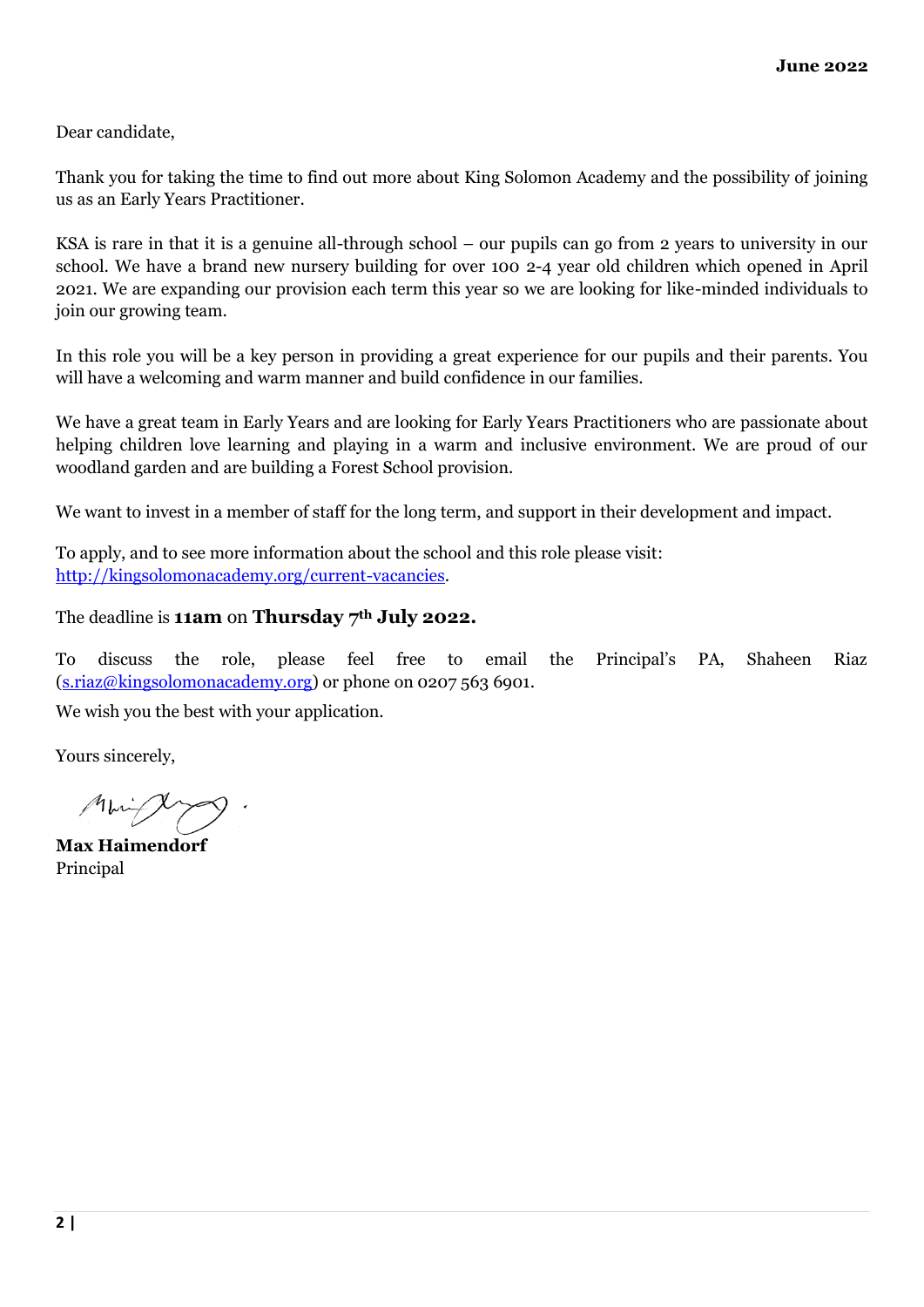# **Early Years Practitioner**

| <b>Reports to:</b> | Lead Teacher of Nursery / Nursery Manager                                                                              |
|--------------------|------------------------------------------------------------------------------------------------------------------------|
| <b>Salary:</b>     | Ark band 3 (full time salary: $\pounds$ 22,595 - $\pounds$ 23,837; actual salary: will be pro-<br>rated at $59.46\%$ ) |
| <b>Hours:</b>      | Term time and Part time only, $8am - 1pm 5$ days a week.                                                               |

# **The Role**

To work collaboratively within the Early Years team to provide a safe and joyful start to our children's education through our 'integrated' approach to teaching and learning based on developing the unique child, supporting them to learn through play and assessing their progress so they achieve excellent outcomes.

# **Key Responsibilities**

- Contribute to creating and maintaining an excellent learning environment both inside and outdoors
- Invest in positive relationships with children and their families
- Support children in our two priority areas of personal, social and emotional development and communication and language
- Meet the needs of all our children, including pupils who have diagnosed or emerging SEND
- Observe, monitor and assess children using the EYFS framework and through childinitiated observational assessment.
- Work collaborative as a member of a team
- Ensure pupils eat well at snack times and meal times
- Respond to pupils' needs on a 1:1 basis
- Safeguarding

# **Outcomes and Activities**

- To build a positive relationship with children and families encouraging dialogue, cooperation and partnership. Share information about their child in an honest but sensitive manner.
- To plan, prepare and set out, in collaboration with the Early Years team, activities, materials and equipment and resources for groups of and/or individual children.
- Support planning and building a stimulating learning environment which enables children to develop independence and learn to manage risk; where homes and families are reflected and which provide provocation based on children's needs and interests.
- Support the organisation of the learning environment so children can play physically as well as with objects, symbolic play, music, movement, pretend and socio-dramatic play and games with rules.
- Celebrate nature in the learning environment and take every opportunity to play and learn outside with children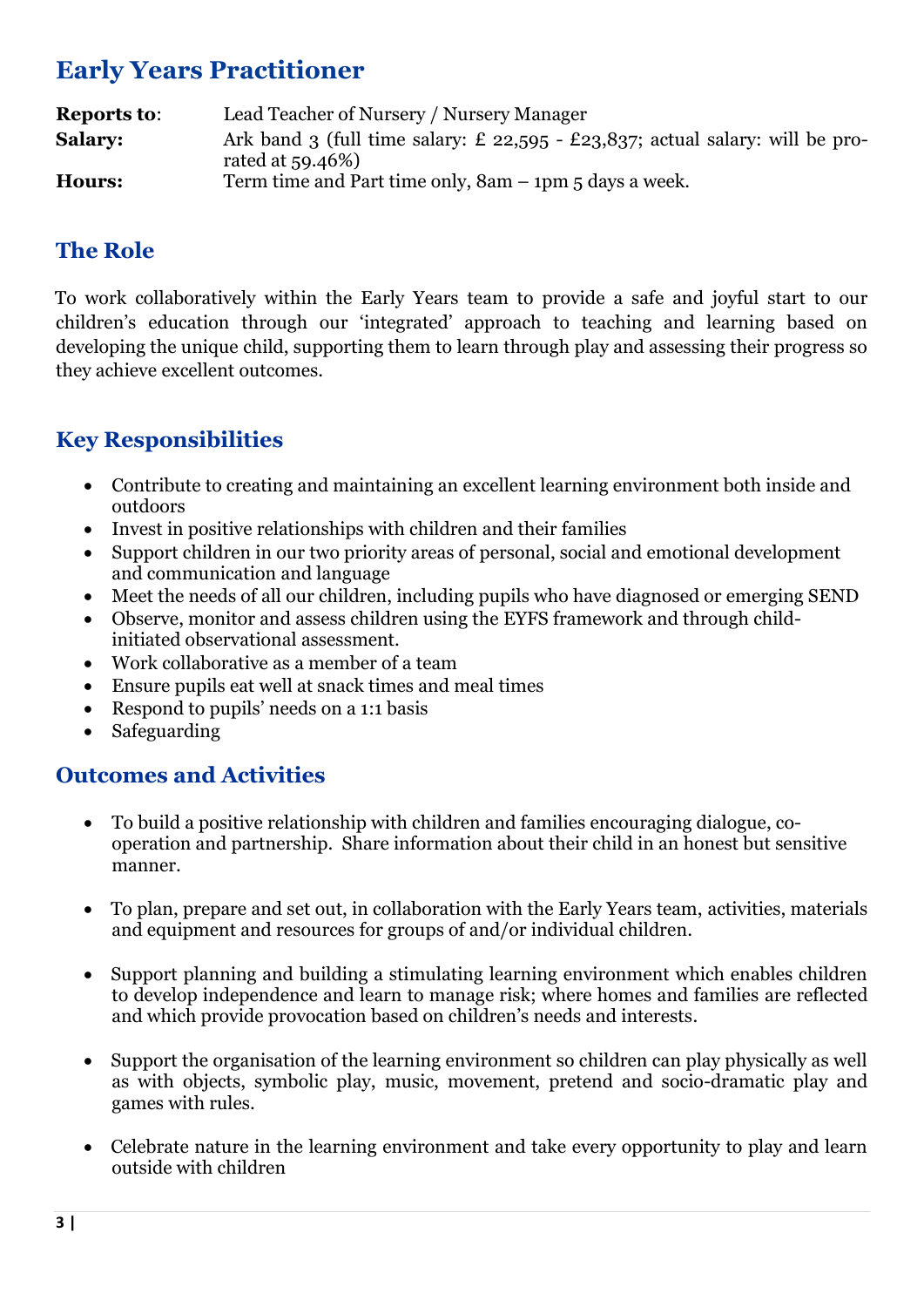- Be responsible for the planning, initiating and delivery of programs of work and activities for a class, group or individual children. Eg story sessions, math meetings, guided reading, interventions, cooking, music & movement, 1:1 SEN support
- Share and at times take sole responsibility (within ratio) for children working indoors and outdoors, facilitating and enabling learning by providing high quality support and interaction.
- Be responsible for groups of children and prepare and present their assessment evidence in learning journals.
- Liaise with external professional contacts and develop co-working practices with colleagues from other agencies, for example, health visitors, speech therapists and educational psychologists by exchanging information and participating in sessions/visits, contributing to assessments and carrying out action plans.
- Constantly reflect on and improve professional performance and participate in weekly PD training. Keep informed of current childcare legislation, educational theory and practices.
- Role model exemplary practice for support staff and support the development of the whole team in collaboration with the phase leader.
- Contribute to experiential learning activities and participate in trips and extended learning opportunities e.g fire brigade day, going for a local area walk.
- Seek to constantly expand children's vocabulary, deepening their understanding of the world around them through repeating key phrases and providing commentary on children's play.
- Take every opportunity to promote a love of reading, singing, rhymes and games

## **Other**

- Perform additional duties and tasks required for the effective operation of the school, including: attending home visits, parent meetings, open mornings, home learning workshops, providing cover for colleagues across the phase, break supervision and other duties
- Undertake other various responsibilities as directed by the Principal or the line manager

# **Person Specification: Early Years Practitioner**

#### **Necessary qualification criteria**

- Relevant level 3 qualification in childcare as a minimum
- GCSE English and maths at grade C or above
- Right to work in the UK

#### **Experience**

- Experience of teaching effectively in an EYFS setting
- Experience of working with vulnerable children desirable but not essential

#### **Skills and attributes**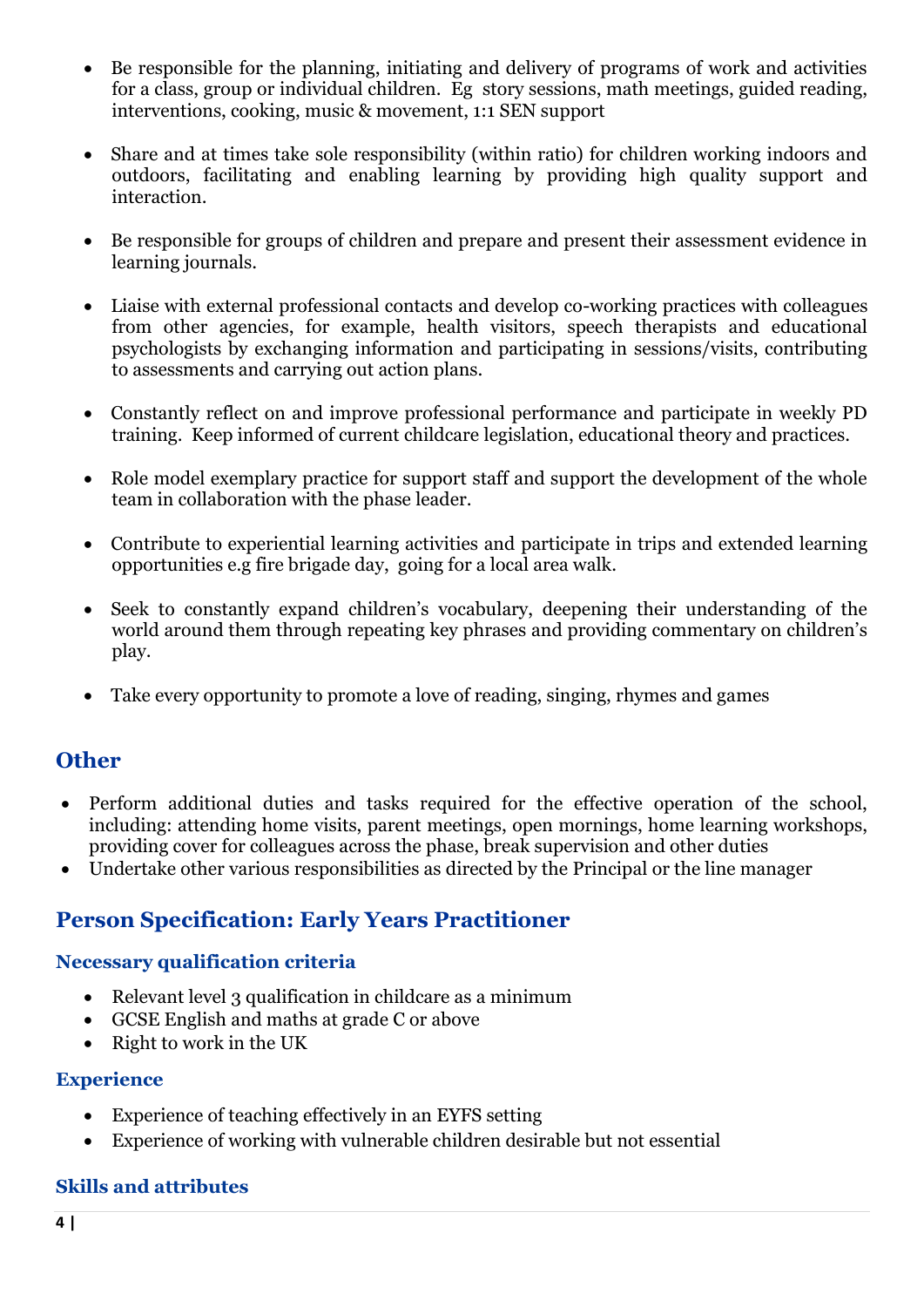We are looking for these skills and attributes in line with our values or - at the very least - a candidate's clear, demonstrable capacity to develop them:

#### **"Aiming high"**

- Prepares for success with excellent organisational skills
- Works hard to achieve goals
- Never gives up on ourselves, our teammates or our mission
- Willingness to play a full part in school life and go above and beyond to ensure success
- High energy and driven by a 'whatever it takes' attitude.

#### **"Working together"**

- Works effectively as part of a team
- Seeks out opportunities to build on own and others' strengths and helps others to be better through a culture of clear, kind feedback
- Makes a strong contribution to assessments and child-led planning

#### **"Being kind"**

- Able to create a safe, happy and successful environment for everyone in our community
- Shows gratitude
- Takes care of others
- Exhibits pride in achievements of self and others

#### **"Leading the way"**

- Has a passion for working in the EYFS
- Is a positive role model to others, and can direct other staff's work in an EYFS setting
- Is brave
- Shows initiative
- Feels passionate about creating a better future.

#### **Other**

This post is subject to an enhanced Disclosure and Barring Services check.

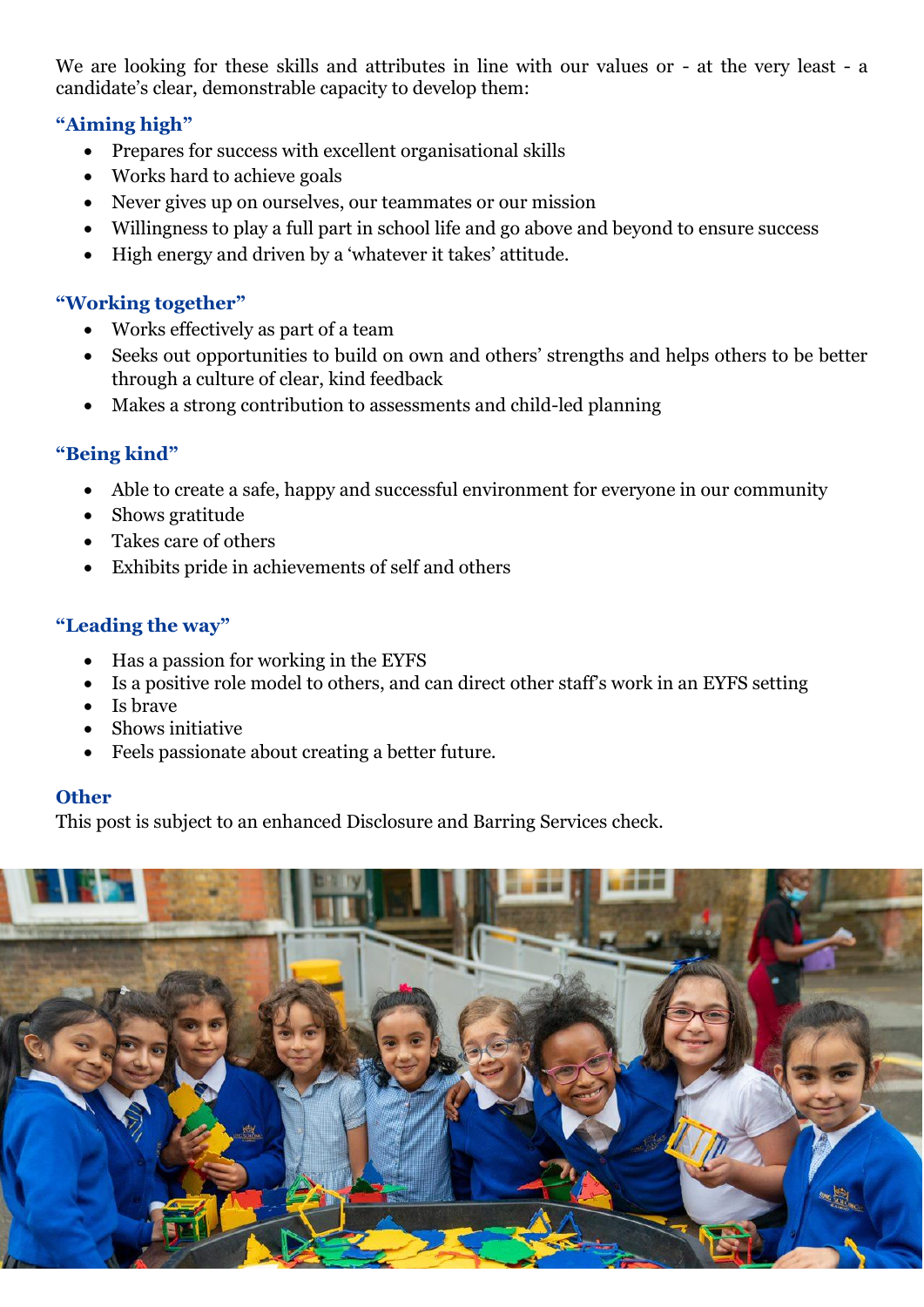

# **Principal – Max Haimendorf**

Max Haimendorf graduated from Oxford and joined the first cohort of the Teach First programme, teaching Science in West London. Following work at Teach First central office he joined the consultants Oliver Wyman where he worked in finance strategy. Whilst there he wrote about the importance of small schools in Teach First's first Policy Paper, Lessons from the Front. In 2008 he was appointed as Secondary Headteacher of King Solomon Academy, starting the Secondary part of the school in September 2009. He has now led KSA through two outstanding Ofsted inspections and to achieve the highest GCSE results in the country for a non-selective school in 2015. He became all-through Principal of KSA and Executive Principal of Ark Paddington Green Primary Academy in September 2016. Max was awarded an OBE in the Queen's Birthday Honours 2020.



*"We are dedicated to doing whatever it takes to ensure each of our pupils has the chance to attend an academically rigorous university."*

## **Associate Principal: Beth Humphreys**

Beth Humphreys graduated from the University of Edinburgh with an MA in English Literature and French and then completed a

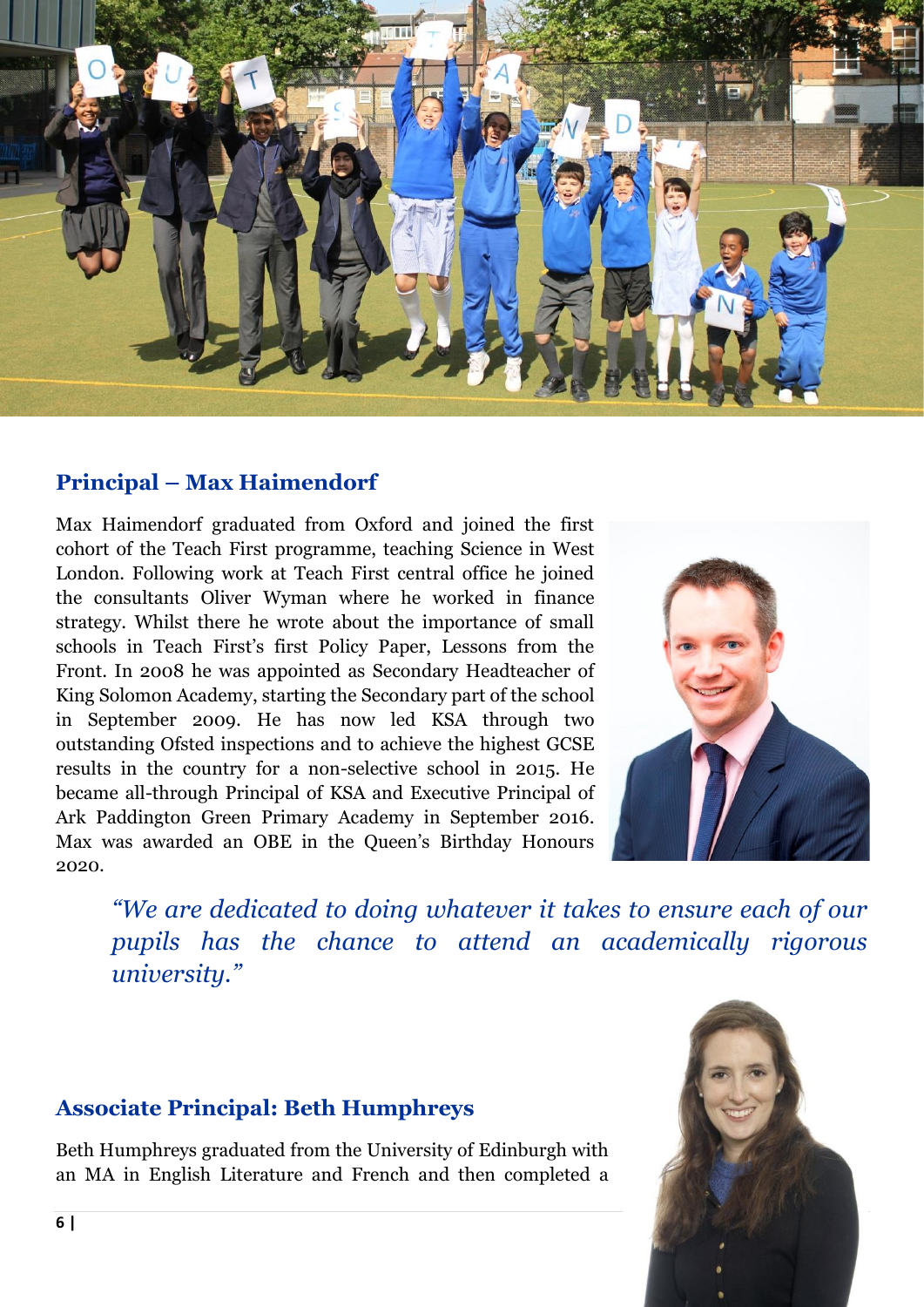second Masters' degree in Educational Leadership at The Institute of Education. She joined KSA secondary in 2012 as an Assistant Head and then Deputy Head, leading on curriculum and professional development before she became Head of Primary in January 2017 and Associate Principal. She is proud to serve our all-through community and is passionate about ensuring our children get the very best start in life anyone could give them.

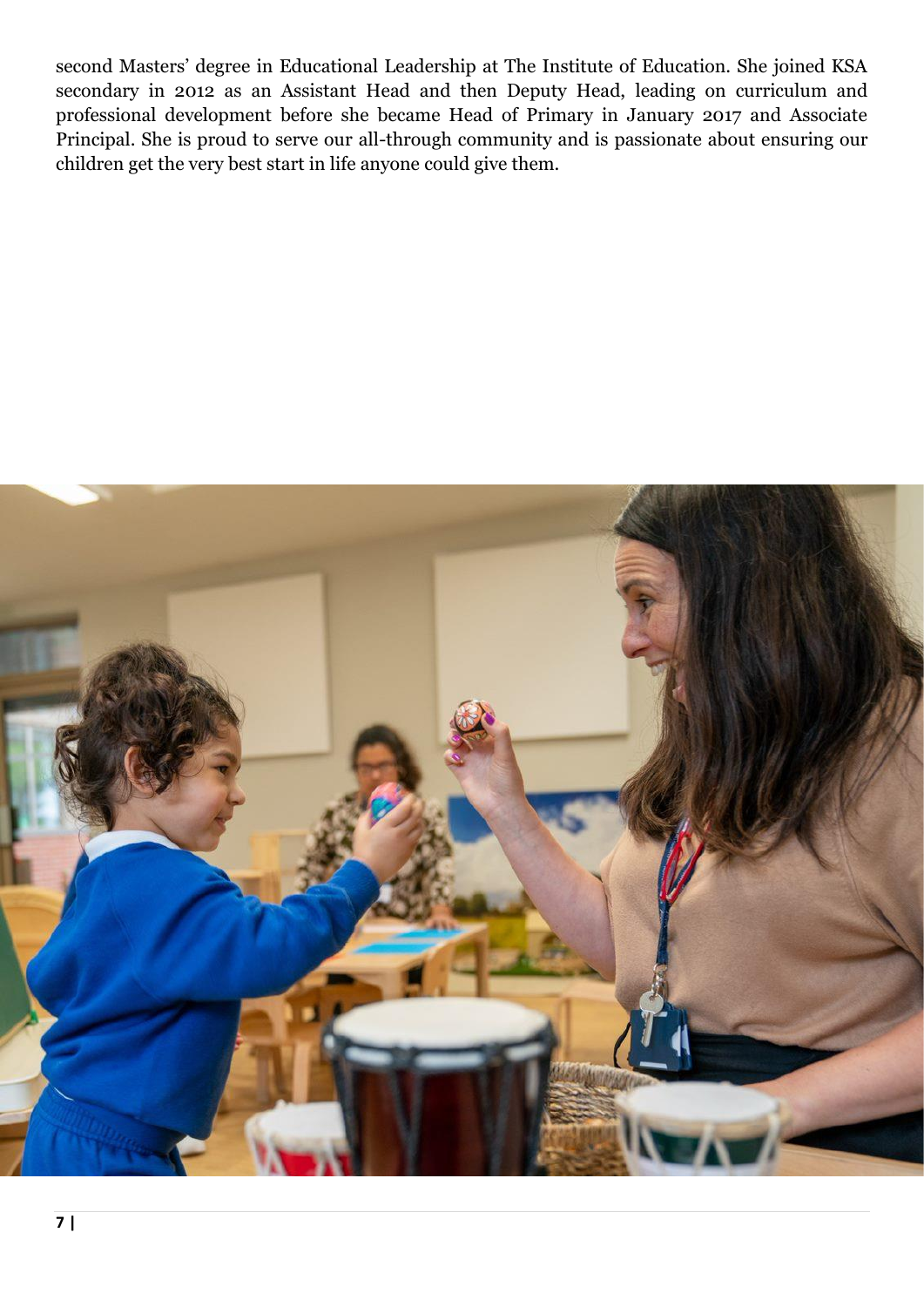*"Transforming our school to realise the potential and drive the prospects of our children is at the heart of everything we do, every day.*

**About Nursery at KSA**

# *King Solomon Academy is focused on providing a high quality a life transforming education to all our pupils.*

We believe that the foundations of our school are built in our Early Years and throughout Primary. As an all-through school we know that the successes here echo through a child's whole education. If we can help pupils to be confident and engaged learners in these early years, we can set them up for success in their futures.

We want candidates to be excited about our nursery - detailed information is available on our website.<https://kingsolomonacademy.org/nursery/nursery-provision>

As a genuine all-through school, with our pupils staying with us from nursery all the way until they apply to university aged 18, we have a unique opportunity to have a long term and dramatic impact on our pupils' lives. We therefore have to prioritise pupils' personal, social and emotional development as well as their communication and language skills. As our children start with us, we are passionate about creating mastery of all aspects of reading (including phonics) writing and maths, as well as creating the classroom culture which fosters rapid and significant character growth. In this way we believe our classrooms have vital importance in our ability as a school to affect change in the lives of our pupils.

Our EYFS environment is characterised by the formation of extremely positive and influential relationships between the school, pupils and their parents. We aim to support the development of the whole child, including their upbringing at home. Our curriculum is rich and varied teachers are encouraged to dream big in their curriculum choices to inspire and engage pupils. In preparation for learning musical instruments in Year 3, we invest in specialist music learning throughout the school – sport, drama and other enrichment activities benefit from our all-through setting.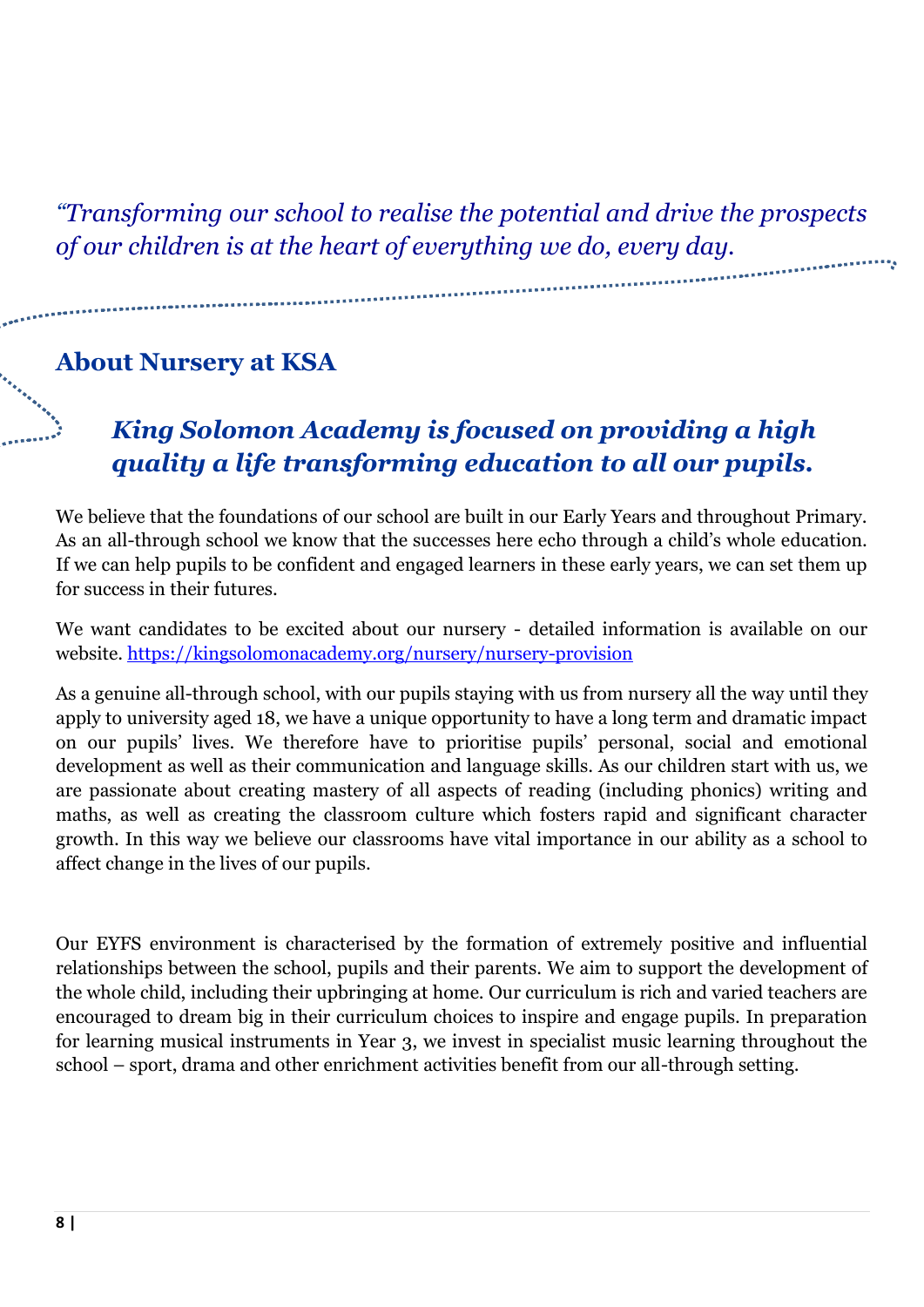# **Being part of the Ark network**

Ark is an international charity, transforming lives through education. We exist to make sure that every child, regardless of background, has access to a great education and real choices in life.

We know that great schools need great teachers, which is why we offer you the very best training and support at every stage of your career - from starting out as a trainee to running your own school.

Our highly-successful network of 34 schools educates over 20,000 students across Birmingham, Hastings, London and Portsmouth. They are achieving some of the best results in the country despite being largely in areas of historic academic underachievement.

Ark schools prioritise six key principles: high expectations; excellent teaching; exemplary behaviour; depth before breadth; more time for learning; knowing every child.

Ark invests significantly in a number of professional development programmes which complement academy level training:

- The Ark training menu: we have developed a bespoke training menu, which is accessible by all staff in the network offering a wide range of training modules to staff in all roles
- Network support: schools share CPD, allowing us to share best practice and role specific training across the network, facilitated by in-school and central staff
- Ark staff receive 10 training days each year rather than five.

#### *Ark runs a number of additional programmes, including:*

- Leading Impact for senior leadership development
- Lead Teachers, aimed at developing the skills of outstanding teachers to improve performance of other teachers
- Outstanding Teachers, aimed at good teachers aiming to improve and embed outstanding practice
- SEN training for new to role and established SENCos
- New Teacher induction

Ark is at the forefront of changing education society through education. We run Initial Teacher Training through School Direct and we co-founded the Future Leaders and Teaching Leaders development programmes and offers teachers and support staff a comprehensive range of schoolbased first class professional development opportunities.

# **Ark Safe Recruitment Procedure**

Ark is committed to safeguarding and promoting the welfare of children and young people in its academies. In order to meet this responsibility, its academies follow a rigorous selection process to discourage and screen out unsuitable applicants.